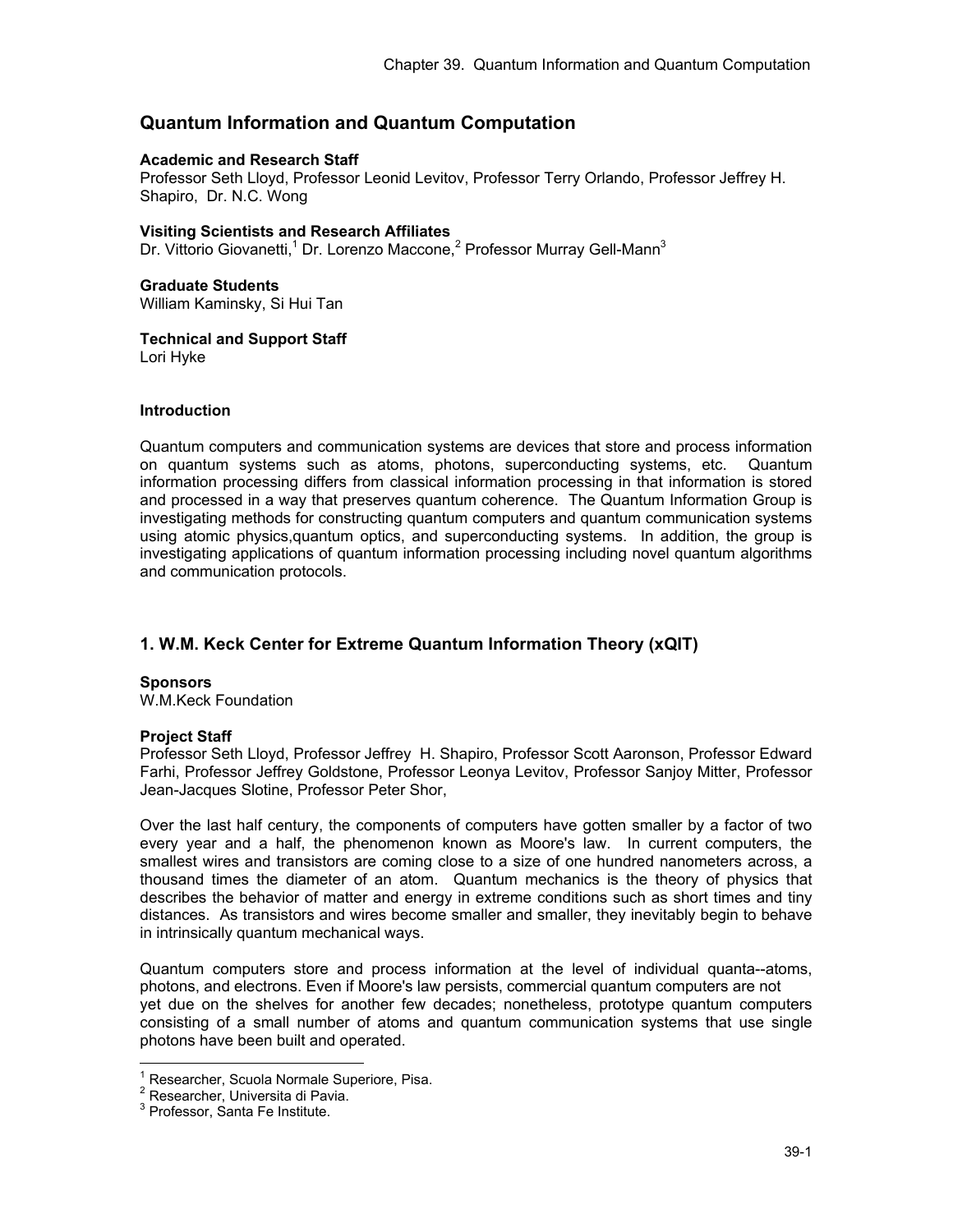Researchers at the W.M. Keck Center for Extreme Quantum Information Theory (xQIT) are Working to investigate the limits of computation and communication. We are working to uncover the abilities of quantum computers to solve hard problems. We are investigating the capacities of noisy quantum channels. We have shown how quantum channel capacity can be enhanced using entanglement. We have derived limits on the capacities of broadband quantum channels with and without entanglement assistance. Finally, we are investigating the ultimate physical limits to the accuracy of sensing and measurement.

## **2. Superconducting Quantum Computers**

## **Sponsors**

NEC

## **Project Staff**

Professor Seth Lloyd, Professor Leonid Levitov, Professor Terry Orlando, Professor J.E. Mooij, Haidong Yuan, William Kaminsky

Superconducting systems present a variety of opportunities for quantum information processing. In collaboration with Delft Institute of Technology, we demonstrated the first macroscopic quantum superposition of circulating supercurrents, and have designed devices in which such systems function as quantum bits in a quantum computer. We are currently collaborating with Delft and NEC to investigate mechanisms of errors and decoherence in superconducting quantum bits and are designing experiments to demonstrate quantum logic operations, quantum algorithms and quantum entanglement using superconducting systems. We have presented novel designs for quantum computers that compute while remaining in their ground state. We have shown how adiabatic methods can be used to perform coherent quantum computation.

## **Publications**

#### **Journal Articles Published**

Lloyd, S, `Almost Certain Escape from Black Holes in Final State Projection Models,' Phys. Rev. Lett. 96, 061302 (2006); quant-ph/0406205.

Bennett, C.H., A.W. Harrow, S. Lloyd, `Universal quantum data compression via gentle tomography,' Phys. Rev. A73, 032336 (2006); quant-ph/0403078.

Giovannetti, V., S. Lloyd, S., L. Maccone, `Quantum metrology,' Phys. Rev. Lett. 96, 010401 (2006); quant-ph/0509179.

Pirandola, S., D. Vitali, P. Tombesi, S. Lloyd, `Macroscopic entanglement by entanglement swapping,' Phys. Rev. Lett. 97, 150403 (2006); quant-ph/0509119.

Giovannetti, V., S. Lloyd, L. Maccone, `Interferometric tunability of the absorption,' Optics Express14/19, 8622-8629 (2006); quant-ph/0602110.

Yuan, H., S. Lloyd, `Controllability of the coupled spin-half harmonic oscillator system,' to appear in Phys. Rev. A..